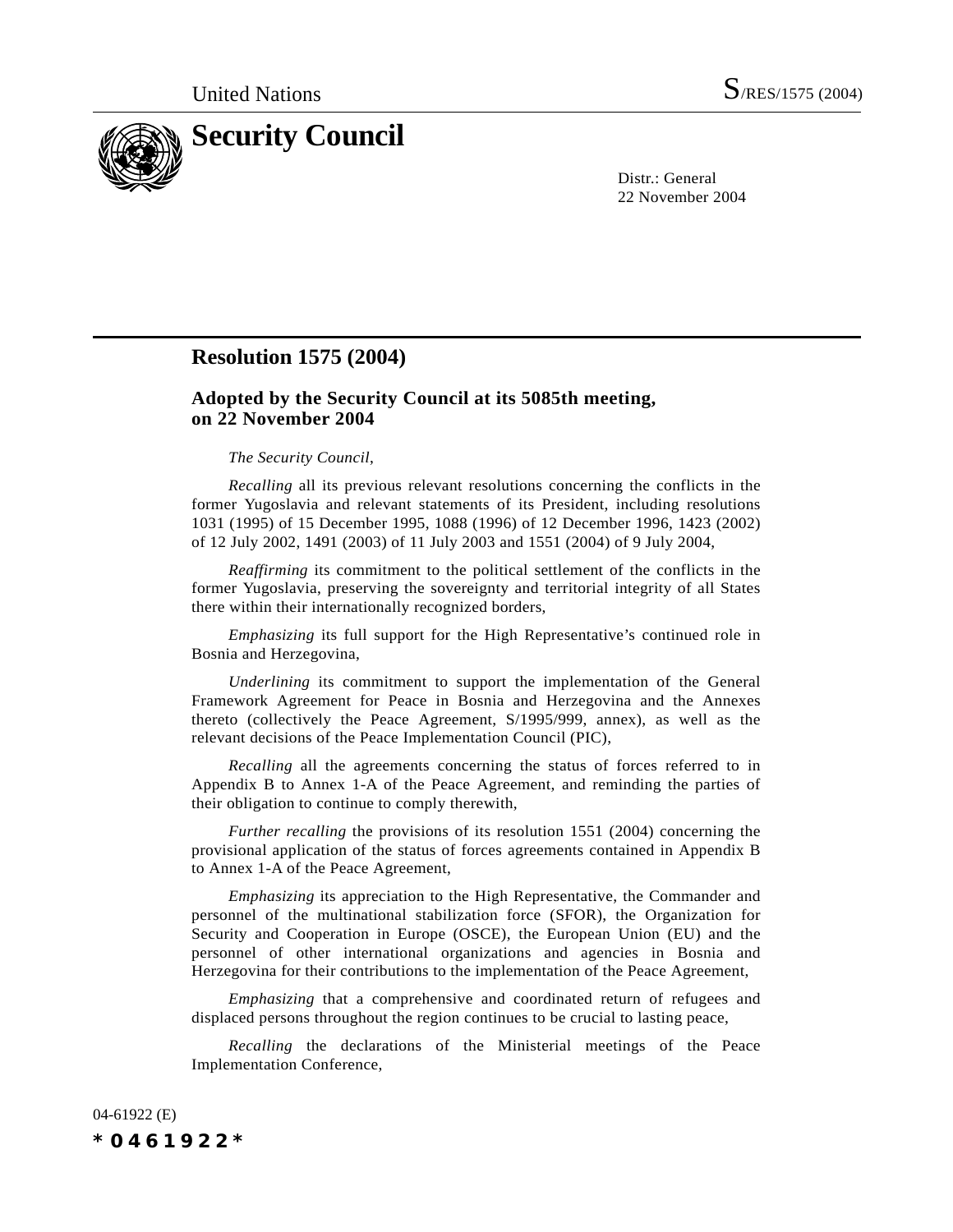*Noting* the reports of the High Representative, including his latest report of 6 October 2004 (S/2004/807),

*Determined* to promote the peaceful resolution of the conflicts in accordance with the purposes and principles of the Charter of the United Nations,

*Recalling* the relevant principles contained in the Convention on the Safety of United Nations and Associated Personnel adopted on 9 December 1994 and the statement of its President of 10 February 2000 (S/PRST/2000/4),

*Welcoming and encouraging* efforts by the United Nations to sensitize peacekeeping personnel in the prevention and control of HIV/AIDS and other communicable diseases in all its peacekeeping operations,

*Recalling* the decisions set out in paragraph 8 of the communiqué of the NATO Istanbul Summit of 28 June 2004, which refers to NATO's intention to conclude the SFOR operation in Bosnia and Herzegovina by the end of 2004 and to establish a NATO Headquarters in Sarajevo that will constitute NATO's residual military presence,

*Recalling further* that resolution 1551 (2004) took note of the European Union's intention to launch an EU mission to Bosnia and Herzegovina, including a military component, from December 2004, under the terms set out in the letter of 29 June 2004 from the Minister of Foreign Affairs of Ireland and President of the Council of the European Union to the President of the Security Council (S/2004/522\*/Annex),

*Taking note* of the letters between the European Union and NATO sent to the Security Council on 19 November 2004 on how those organizations will cooperate together in Bosnia and Herzegovina in which both organizations recognize that the EUFOR will have the main peace stabilization role under the military aspects of the Peace Agreement (S/2004/916; S/2004/915),

*Further taking note* of the confirmation by the Presidency of Bosnia and Herzegovina, on behalf of Bosnia and Herzegovina, including its constituent entities, of the arrangements for EUFOR and the NATO Headquarters presence (S/2004/917),

*Welcoming* in the light of the forthcoming EU Mission the European Union's increasing engagement in Bosnia and Herzegovina,

*Further welcoming* tangible signs of Bosnia and Herzegovina's progress towards European integration,

*Determining* that the situation in the region continues to constitute a threat to international peace and security,

*Acting* under Chapter VII of the Charter of the United Nations,

## **I**

1. *Reaffirms* once again its support for the Peace Agreement, as well as for the Dayton Agreement on implementing the Federation of Bosnia and Herzegovina of 10 November 1995 (S/1995/1021, annex) and *calls upon* the parties to comply strictly with their obligations under those Agreements;

2. *Reiterates* that the primary responsibility for the further successful implementation of the Peace Agreement lies with the authorities in Bosnia and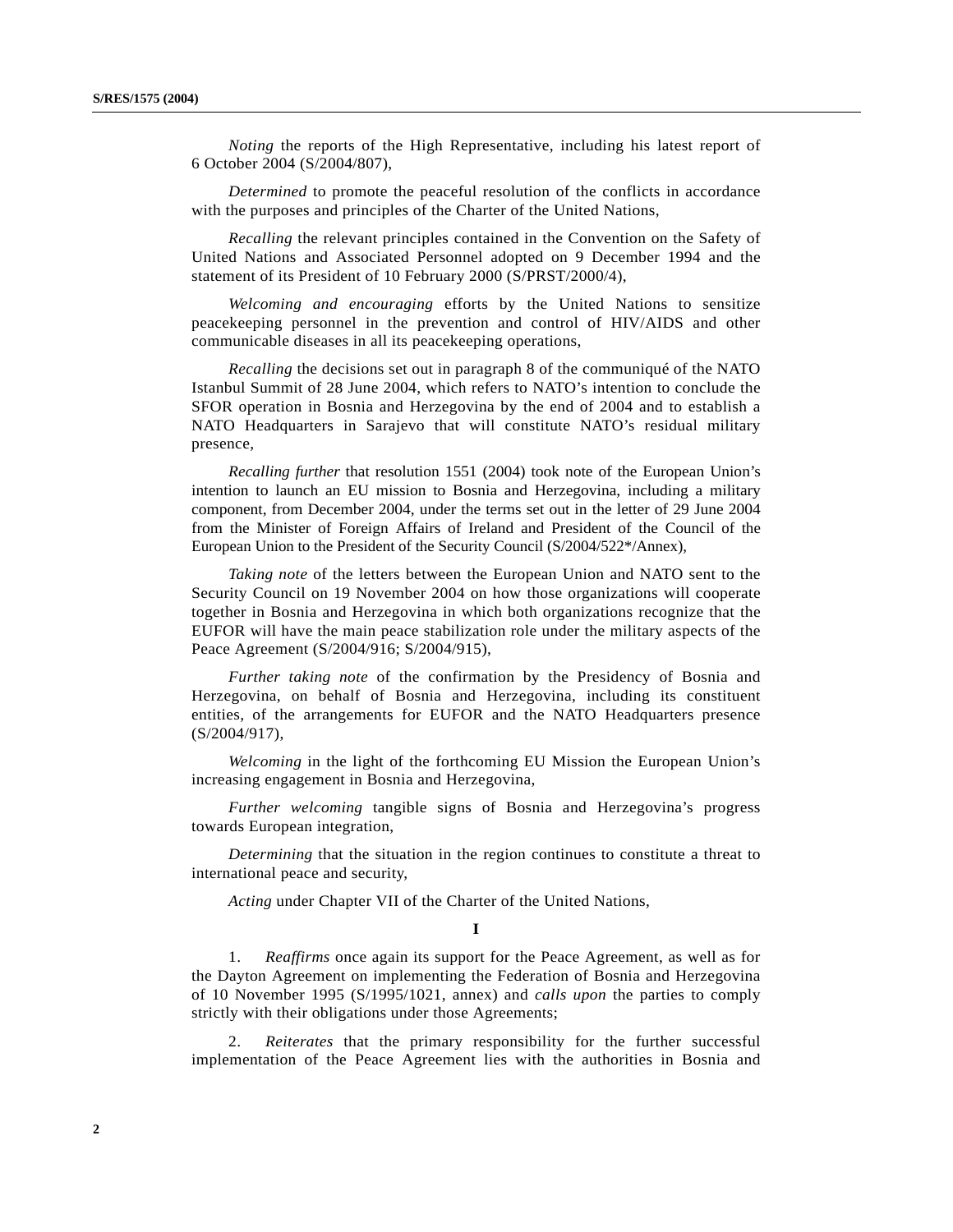Herzegovina themselves and that the continued willingness of the international community and major donors to assume the political, military and economic burden of implementation and reconstruction efforts will be determined by the compliance and active participation by all the authorities in Bosnia and Herzegovina in implementing the Peace Agreement and rebuilding a civil society, in particular in full cooperation with the International Tribunal for the Former Yugoslavia, in strengthening joint institutions, which foster the building of a fully functioning selfsustaining state, able to integrate itself into the European structures and in facilitating returns of refugees and displaced persons;

3. *Reminds* the parties once again that, in accordance with the Peace Agreement, they have committed themselves to cooperate fully with all entities involved in the implementation of this peace settlement, as described in the Peace Agreement, or which are otherwise authorized by the Security Council, including the International Tribunal for the Former Yugoslavia, as it carries out its responsibilities for dispensing justice impartially, and *underlines* that full cooperation by States and entities with the International Tribunal includes, inter alia, the surrender for trial of all persons indicted by the Tribunal and provision of information to assist in Tribunal investigations;

4. *Emphasizes* its full support for the continued role of the High Representative in monitoring the implementation of the Peace Agreement and giving guidance to and coordinating the activities of the civilian organizations and agencies involved in assisting the parties to implement the Peace Agreement, and *reaffirms* that under Annex 10 of the Peace Agreement the High Representative is the final authority in theatre regarding the interpretation of civilian implementation of the Peace Agreement and that in case of dispute he may give his interpretation and make recommendations, and make binding decisions as he judges necessary on issues as elaborated by the Peace Implementation Council in Bonn on 9 and 10 December 1997;

5. *Expresses* its support for the declarations of the Ministerial meetings of the Peace Implementation Conference;

6. *Reaffirms* its intention to keep implementation of the Peace Agreement and the situation in Bosnia and Herzegovina under close review, taking into account the reports submitted pursuant to paragraphs 18 and 21 below, and any recommendations those reports might include, and its readiness to consider the imposition of measures if any party fails significantly to meet its obligations under the Peace Agreement;

7. *Acknowledges* the support of the authorities of Bosnia and Herzegovina for the EU force and the continued NATO presence and their confirmation that both are the legal successors to SFOR for the fulfilment of their missions for the purposes of the Peace Agreement, its Annexes and Appendices and relevant United Nations Security Council resolutions and can take such actions as are required, including the use of force, to ensure compliance with Annexes 1-A and 2 of the Peace Agreement and relevant United Nations Security Council resolutions;

8. *Pays tribute* to those Member States which participated in the multinational stabilization force established in accordance with its resolution 1088 (1996), and expresses its appreciation of their efforts and achievements in Bosnia and Herzegovina;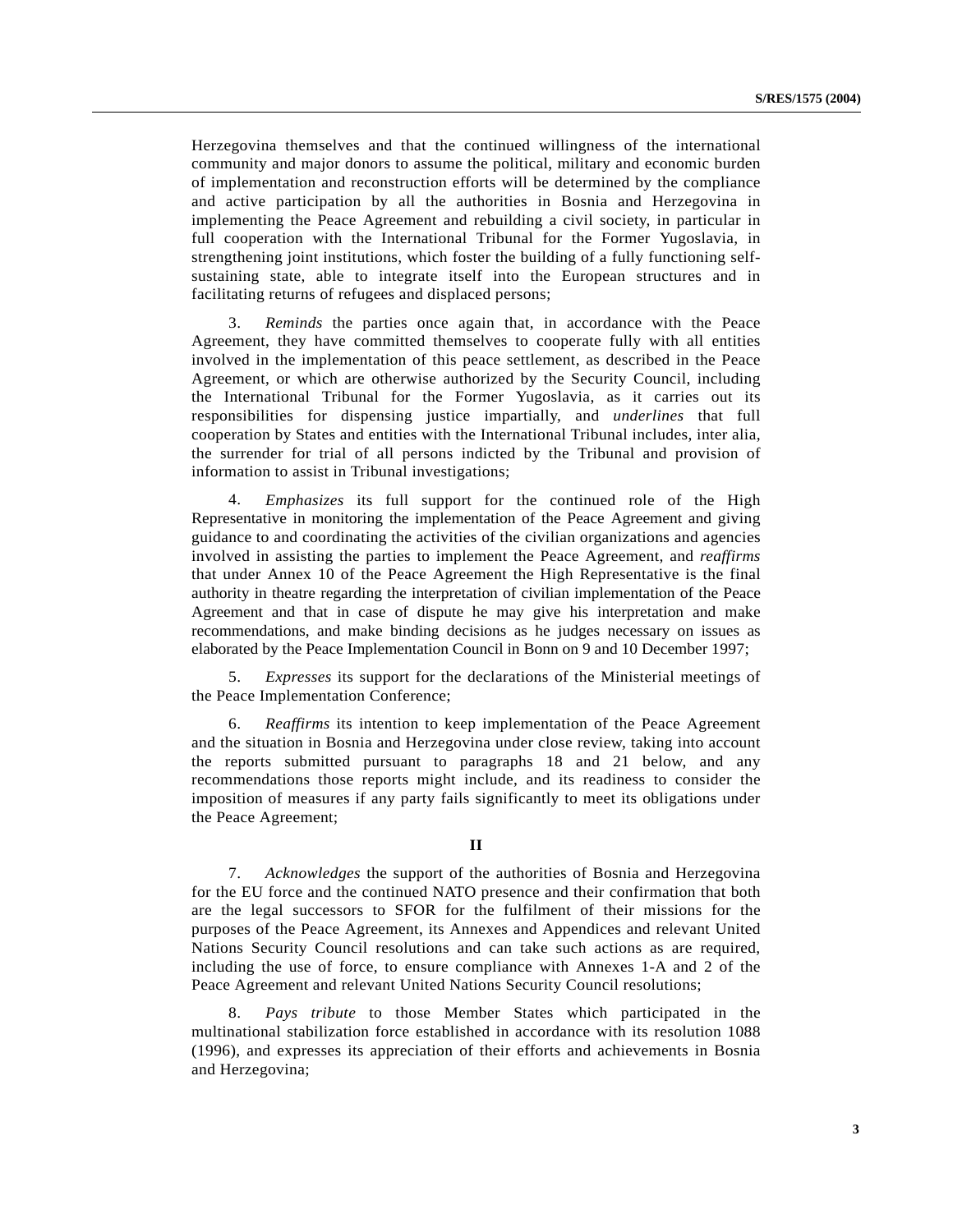9. *Welcomes* the EU's intention to launch an EU military operation to Bosnia and Herzegovina from December 2004;

10. *Authorizes* the Member States acting through or in cooperation with the EU to establish for an initial planned period of 12 months a multinational stabilization force (EUFOR) as a legal successor to SFOR under unified command and control, which will fulfil its missions in relation to the implementation of Annex 1-A and Annex 2 of the Peace Agreement in cooperation with the NATO HQ presence in accordance with the arrangements agreed between NATO and the EU as communicated to the Security Council in their letters of 19 November 2004, which recognize that the EUFOR will have the main peace stabilization role under the military aspects of the Peace Agreement;

11. *Welcomes* the decision of NATO to conclude the SFOR operation in Bosnia and Herzegovina by the end of 2004 and to maintain a presence in Bosnia and Herzegovina through the establishment of a NATO Headquarters in order to continue to assist in implementing the Peace Agreement in conjunction with EUFOR and *authorizes* the Member States acting through or in cooperation with NATO to establish a NATO Headquarters as a legal successor to SFOR under unified command and control, which will fulfil its missions in relation to the implementation of Annex 1-A and Annex 2 of the Peace Agreement in cooperation with EUFOR in accordance with the arrangements agreed between NATO and the EU as communicated to the Security Council in their letters of 19 November 2004, which recognize that the EUFOR will have the main peace stabilization role under the military aspects of the Peace Agreement;

12. *Recognizes* that the Peace Agreement and the provisions of its previous relevant resolutions shall apply to and in respect of both EUFOR and the NATO presence as they have applied to and in respect of SFOR and that therefore references in the Peace Agreement, in particular in Annex 1-A and its appendices, and relevant resolutions to IFOR and/or SFOR, NATO and the NAC shall henceforth be read as applying, as appropriate, to the NATO presence, EUFOR, the European Union and the Political and Security Committee and Council of the European Union respectively;

13. *Expresses* its intention to consider the terms of further authorization as necessary in the light of developments in the implementation of the Peace Agreement and the situation in Bosnia and Herzegovina;

14. *Authorizes* the Member States acting under paragraphs 10 and 11 above to take all necessary measures to effect the implementation of and to ensure compliance with Annexes l-A and 2 of the Peace Agreement, *stresses* that the parties shall continue to be held equally responsible for compliance with that Annex and shall be equally subject to such enforcement action by EUFOR and the NATO presence as may be necessary to ensure implementation of those Annexes and the protection of EUFOR and the NATO presence;

15. *Authorizes* Member States to take all necessary measures, at the request of either EUFOR or the NATO Headquarters, in defence of EUFOR or NATO presence respectively, and to assist both organizations in carrying out their missions, and *recognizes* the right of both EUFOR and the NATO presence to take all necessary measures to defend themselves from attack or threat of attack;